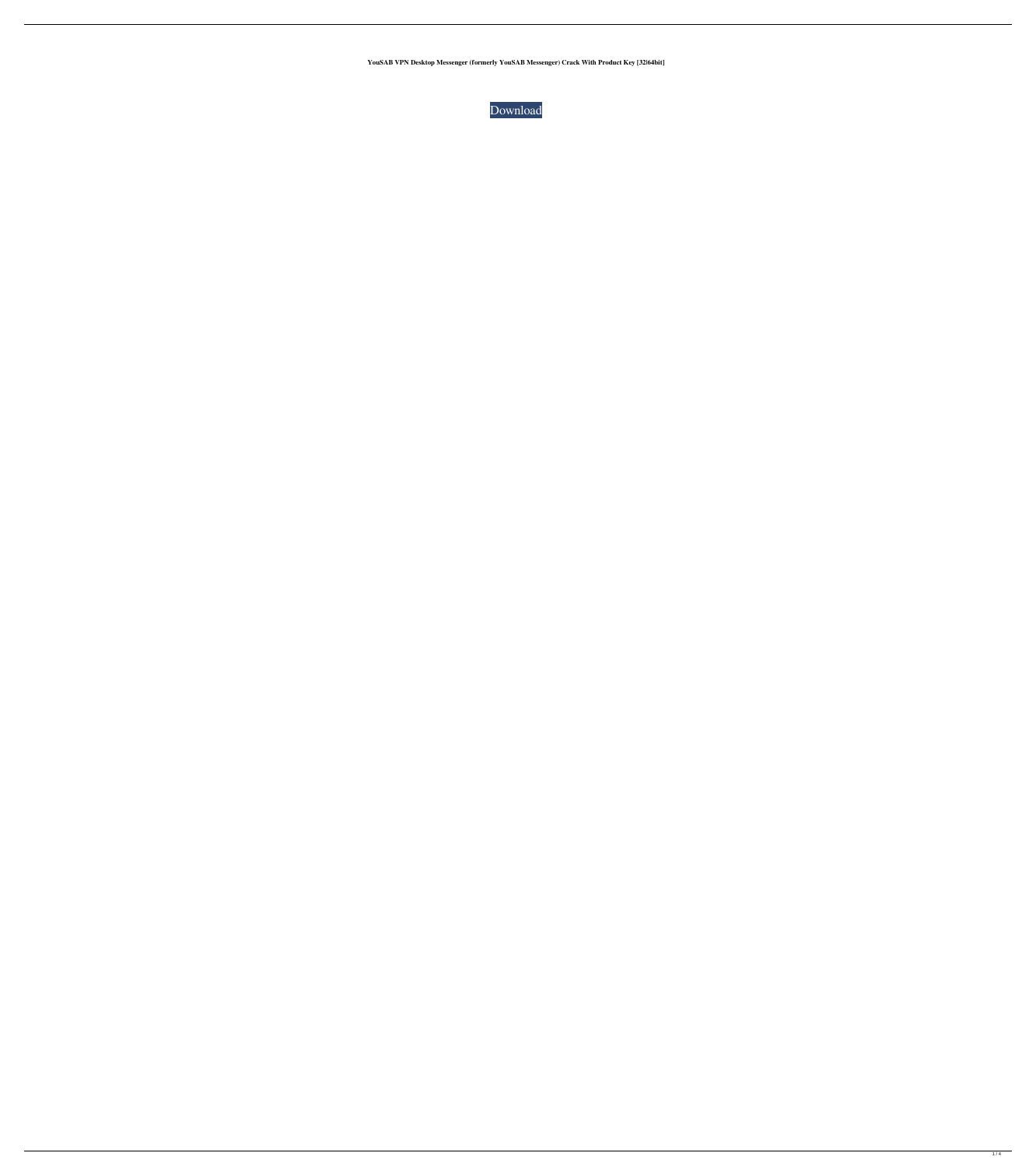YouSAB Messenger is the most effective cross-platform Instant Messenger, integrated with VoIP VPN solution, which allows users to chat with their buddies online. The application itself is a standalone Windows or Mac application, with no need to install additional software. YouSAB Messenger works over Web, IRC, SMS, USB, WiFi or other networking technologies with support for multiple protocols, including SIP, MGCP, SBC, Cisco, Check Point, Microsoft or VPS. YouSAB Messenger is a standalone VoIP desktop application that is capable of connecting clients to the YouSAB servers and handle VoIP traffic itself. This chat application is integrated with on-line universal protected secured universal business community platform that allows users to chat with each other in totally secured environment and allow them to interact with their business partners, customers and internal users with the following abilities: - Anonymous Internet browsing and access through anonymous TCP tunnels and VPN platform. - Secured Instant messenger with P2P envrypted VoIP and chat. - Send messenges by email to offline contacts(ie. messeges sent to off-line contacts will go directly to their registration email address). - Integrated with InterCard Account with direct access that allow user to buy & recharge his account balance, transfer balance to other users (to implement an online payments), view Access statment, account statement, payments, periodic account performance reports. AdvancedSettings.exe AdvancedSettings.exe is a program for changing the system registry of Windows, this file is of limited use, and only contains a list of registry changes which will hopefully be of use to those with a good understanding of the registry. AdvancedSettings.exe stores a lot of information, and you will be asked to choose to view a specific sub-key in the registry. Internet Explorer compatibility check tool This tool is a program that checks your version of Internet Explorer and checks for some issues that have been reported. System requirements: - Internet Explorer 5.5, 5.5.1, 5.5.2, 5.5.3, 5.5.4, 6, 6.0, 6.1, 6.5, 7, 7.0, 8, 8.0, 8.0.1, 8.5 - Windows XP or later (32-bit) Install: Just download the install.exe file and double-click to install. The program will install its data and icons to

**YouSAB VPN Desktop Messenger (formerly YouSAB Messenger) Crack+ Activation Code With Keygen Free Download**

KeyMacro is a fast client-side encryption and decryption program. It includes an archive feature, with which you can save and easily retrieve

individual file fragments, and a fully featured password manager. It is optimized to run under Windows and can make use of hardware acceleration. You can also use it as a general encryption and decryption tool for your emails and other documents. The Source code of the program is available under the GPL license. RecordMacro is a macro recording program with advanced features. It will record your typing and mouse clicks and even the screen activity. It is very easy to use. You can even record games and streaming video. With macro recording you can record the steps of a complex procedure. The program has some built-in functions to help you easily edit recorded macros and convert them to text format. RecordMacro is very fast and has an easy-to-use interface. Hidden Macros is a powerful and secure password manager application that helps you protect the information you need to remember. In addition to storing the passwords you use the most, it includes a password generator which you can use to generate secure passwords for any online account. The program is totally free to download and use with no adware or spyware. Hidden Macros has a simple, intuitive interface, a friendly Help Center, a toolbar that makes setting up and managing your passwords a snap, multiple accounts and history support, anti-virus and anti-spam protection, auto completion, a built-in search engine, and much more. The program is very easy to use and works on all popular platforms: Windows, Mac OS X, Linux, Mobile, and Tablet. Password Hint is a Password Manager that includes an extremely fast Password Generator and a very easy to use interface. It also includes a unique application that allows you to open password protected files with ease. The program can be used with all major web browsers, including Internet Explorer, Firefox, Safari, Opera, Chrome, and Chromium. The program allows you to manage your passwords in a secure environment, including the ability to set up your own strong passwords and have them automatically replaced by the Password Hint program whenever you use the same old password. So, if you need to remember your passwords or login information, Password Hint is the perfect solution for you. Awarded By: Password Hint is a password manager application which lets you manage passwords. Its easy to use, advanced password generator, built-in web browser, easy to use autocom 81e310abbf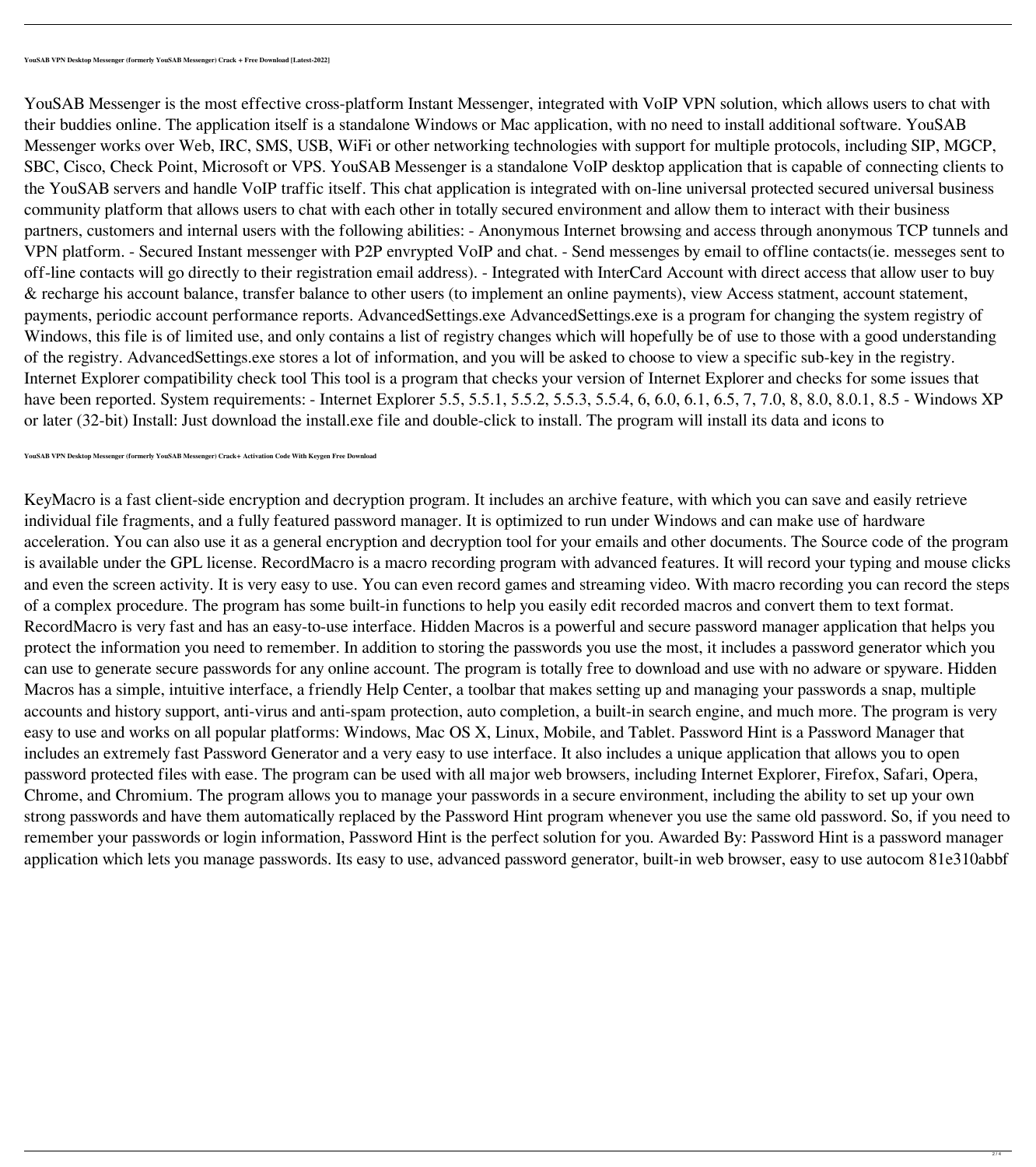YouSAB VPN Messenger is an easy-to-use application which allows users to chat with their buddies online. YouSAB Community Secured VoIP VPN Messenger with integrated Inter-Card Business account gives access to On-line Universal Secured Administrated Business Community platform that enables users to interact with each other in totally secured environment with the following abilities, Anonymous Internet browsing and access throught Anonymous TCP tunnels and VPN platform, Secured Instant messenger with P2P envrypted VoIP and chat, send messenges by email to offline contacts(ie. messeges sent to off-line contacts will go directly to their registration email address), Integrated with InterCard Account with direct access that allow user to buy & recharge his account balance, transfer balance to other users (to implement an online payments), view Access statment, account statement, payments, periodic account performance reports YouSAB VPN Messenger was first released in early 2003. YouSAB is a growing company with a belief in the power of enterprise VoIP (Voice over Internet Protocol) and a technology that is growing in demand. YouSAB's product was designed to combine the best of instant messaging, secure VoIP, and presence technology. With the launch of their new VoIP-based Desktop Messenger, YouSAB hopes to position itself as a leader in this emerging field. YouSAB VPN Messenger allows a user to chat with their buddies online. This enables a user to instantly connect to the system and see all the buddies they are normally able to connect to. One of the main benefits is the ability to instantly chat and make a connection to the buddy. This instant messaging feature, along with other features, is the core of a secure instant messenger system. This is how YouSAB VPN Messenger is able to offer a secure instant messaging system. One of the features of YouSAB VPN Messenger is the support for Instant Messenger. This is an instant message system that is based on a traditional instant messenger system. This means that this system is not based on a voice, but rather it is based on text. The user can send or receive messages instantly as the Internet is connected. The communication is based on TCP/IP. YouSAB VPN Messenger allows the user to instantaneously connect to a chat network which is then used to transfer data with other users and enable the transfer of data. The user can instantly connect to a chat network which is then used to transfer data with other users and enable the transfer of data. This system can be thought of as an extension of an

YouSAB Messenger is a Windows application that provides users with the ability to communicate and interact with their friends or online community in an easy-to-use way. The application has an intuitive interface which allows users to easily login, chat with their buddies, download and upload files, join or invite new users, send instant messages, receive instant messages and much more. YouSAB Messenger is a part of YouSAB Community Secured VoIP VPN Messenger which provides users with access to a platform where they can communicate and interact with their buddies in a completely secure way. The application is not only a chat application but also a platform for user to buy & recharge his InterCard Business Account to be able to chat with other users. InterCard is the Universal Business account manager that provides users with the ability to browse, shop and pay for their services and apps online in a totally secure way. InterCard has a huge number of payment options available to users. This includes gift cards, payment cards, credit cards, eWallets and many more. The application provides support for all types of chat clients. You can chat with the following clients using YouSAB Messenger: Google Talk Yahoo! Messenger Viber SILC Nortel Chat Skype Camtel Jabber TOM Online Twinkle Some of these chat clients allow users to download and upload files, send and receive IMs, post on online forums, blog online, play online games and many more. If you have any problem or question, please do not hesitate to contact us. We are available to assist you 24 hours a day, 7 days a week, 365 days a year. If you are satisfied with our application, please do not forget to rate and comment on the application. This will allow us to improve our application for future users. \*Currently the application only support English language. If you want to support other languages, you will have to contact us. YouSAB Community Secured VoIP VPN Messenger with integrated Inter-Card Business account gives access to On-line Universal Secured Administrated Business Community platform that enables users to interact with each other in totally secured environment with the following abilities, Anonymous Internet browsing and access throught Anonymous TCP tunnels and VPN platform, Secured Instant messenger with P2P envrypted VoIP and chat, send messenges by email to offline contacts(ie. messeges sent to offline contacts will go directly to their registration email address), Integrated with InterCard Account with direct access that allow user to buy & recharge his account balance, transfer balance to other users (to implement an online payments), view Access statment, account statement, payments, periodic account performance reports YouSAB Messenger is a Windows application that provides users with the ability to communicate and interact with their friends or online community in